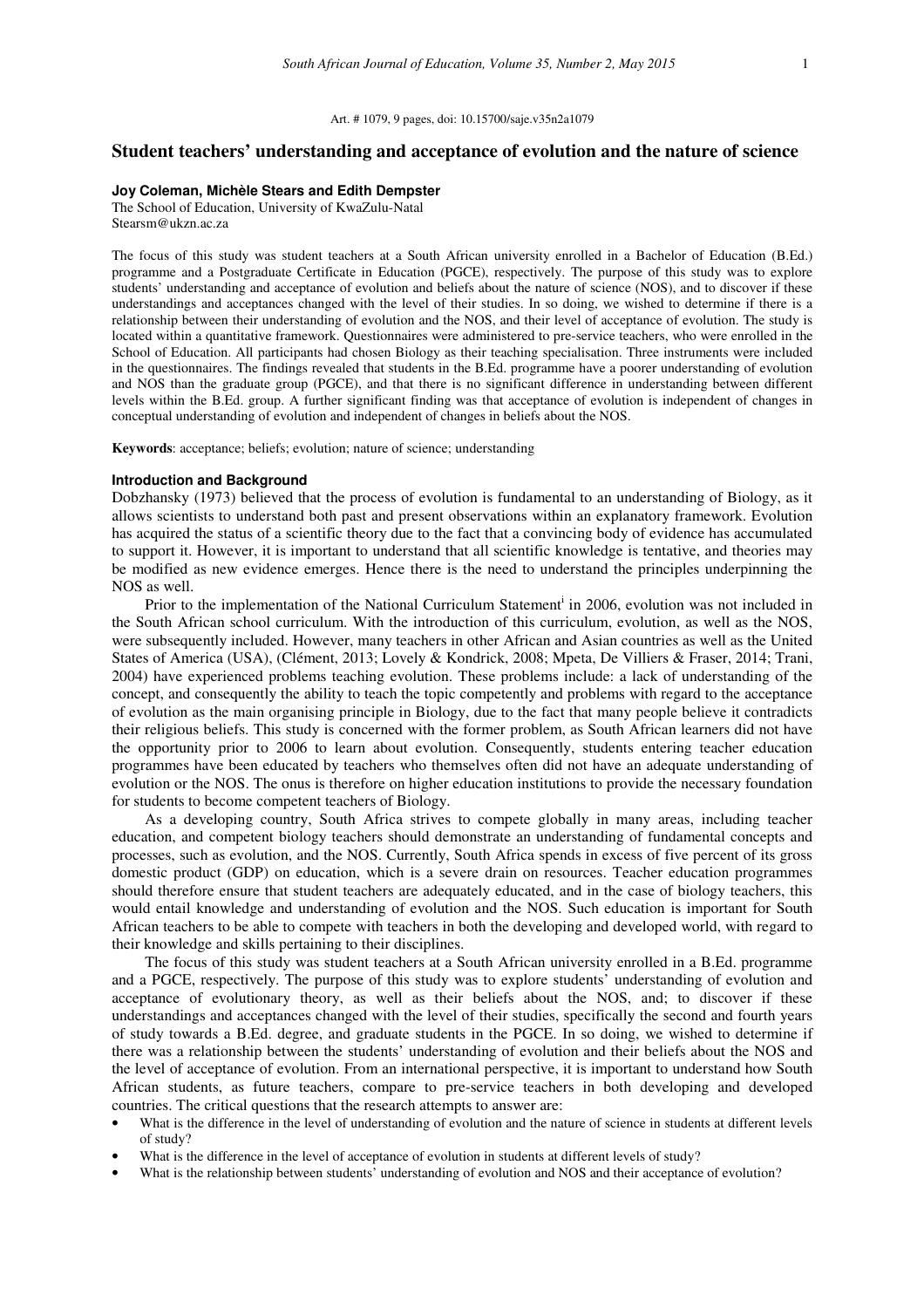## Literature Review

Rutledge and Mitchell (2002) correctly state that evolution is the central and unifying theme of the discipline of Biology and should provide the framework for all biology courses. While this view is supported in the scientific community, the general public does not hold this view, and often rejects the teaching of evolution at secondary level (Scott, 2007). This situation has led to a proliferation of research on the teaching of evolution in schools (Aguillard, 1998; Anderson, 2007; Banet & Ayuso, 2003; Bryner, 2005; Clough, 1994; Farber, 2003; Lawson, 1999; Rutledge & Mitchell, 2002; Rutledge & Warden, 2000).

Research has found that many South African teachers have reservations about teaching evolution, due to the negative views they hold. These views may be due to the fact that they do not accept the theory of evolution (Coleman, 2006), or due to their fear of teaching a topic for which they feel under-prepared (Ngxola & Sanders, 2008). Studies have shown that for evolution to be taught effectively, teachers require a deep understanding of both the NOS and evolutionary theory (Lederman, 1992). Teachers who lack understanding of the NOS have difficulty teaching evolution for scientific understanding (Eick, 2000; Rutledge & Warden, 2000). In addition, a biology teacher's acceptance or rejection of evolutionary theory is important in terms of the central role that it plays in the biology curriculum (Rutledge & Warden, 1999). Teachers who lack understanding of the theory of evolution and the basic NOS may present the topic to learners in an isolated manner, leaving room for misinterpretations and misconceptions.

With regard to attitudes towards evolution, a number of researchers (Clough, 1994; Lawson, 1999; Sinclair & Pendarvis, 1998) are of the view that the differences between evolutionists and antievolutionists should be addressed in such a way that these differences are diminished. This may be achieved by adopting a constructivist approach to teaching, which requires teachers to discover what their learners know and believe (Alters & Nelson, 2002). Most South African learners are generally religious, and as a consequence, feel that they cannot accept the theory of evolution (Coleman, 2006). One way of addressing this is the adoption of sound pedagogical strategies, where evolution is presented in a scholarly manner, without attacking religion (Woods & Scharmann, 2001).

The level of understanding of the NOS and evolutionary theory and the relationship between these two aspects as well as the acceptance of evolution, have been the focus of a number of studies. Rutledge and Mitchell (2002) are of the view that specific courses in evolution and NOS should be a requirement of the subject matter preparations of biology teachers. In the South African context, it is also important that teacher education programmes include both evolution and the NOS, so as to prepare student teachers to teach biology effectively.

While addressing the needs of learners is of paramount importance, it is essential to address the factors that impact the teaching of evolution, which relate to teachers as well (Rutledge & Mitchell, 2002). While a considerable body of knowledge exists with regard to teacher opinions and attitudes concerning the evolution-creation controversy (Banet & Ayuso, 2003; Bryner, 2005; Van Koevering & Stiehl, 1989), very little research has been conducted on teachers' understanding of evolutionary theory (Rutledge & Warden, 2000). Many high school biology teachers in the South African context have no formal training in the principles and mechanism of evolution as a biological process. Keke (2014), in a study of 147 secondary biology teachers, found that teachers expressed the greatest need for professional development in topics relating to evolution from all the topics in the Grade 10-12 life sciences curriculum.

Research suggests that conceptual understanding in Science is facilitated when the Science learnt is deemed interesting to the learner as well as relevant to his or her everyday life (Taylor, 2001). Earlier work by Hewson (1981), Posner, Strike, Hewson and Gertzog (1982) has attempted to explain how conceptual change occurs by defining a theory of conceptual exchange (or accommodation). This theory foregrounds a notion of 'competition' between the conceptions that students hold and any new concepts with which they are confronted. For students to change their existing conceptions, these researchers believe accommodation needs to occur. For accommodation to occur, Posner et al. (1982) are of the view that four conditions need to be met. The first step is that a student develops dissatisfaction with the existing conceptions he/she may hold. Once this occurs, the student may exchange this conception with a new conception on condition that the competing conception is intelligible, plausible and fruitful. More recent work on the nature of conceptual understanding has been reported by Clark (2006), DiSessa, Gillespie and Esterly (2004) and others, who propose different models of how conceptual change occurs. One such model views understanding in terms of collections of multiple quasi-independent elements (Özdemir & Clark, 2007).

The question arises as to whether these existing models of conceptual change apply in situations where the topic being studied presents concepts that are counter-intuitive. Evolution is such a topic. Students find it very difficult to align their existing views with the new views presented to them when engaging with evolutionary biology. This creates a resistance to the new concepts, and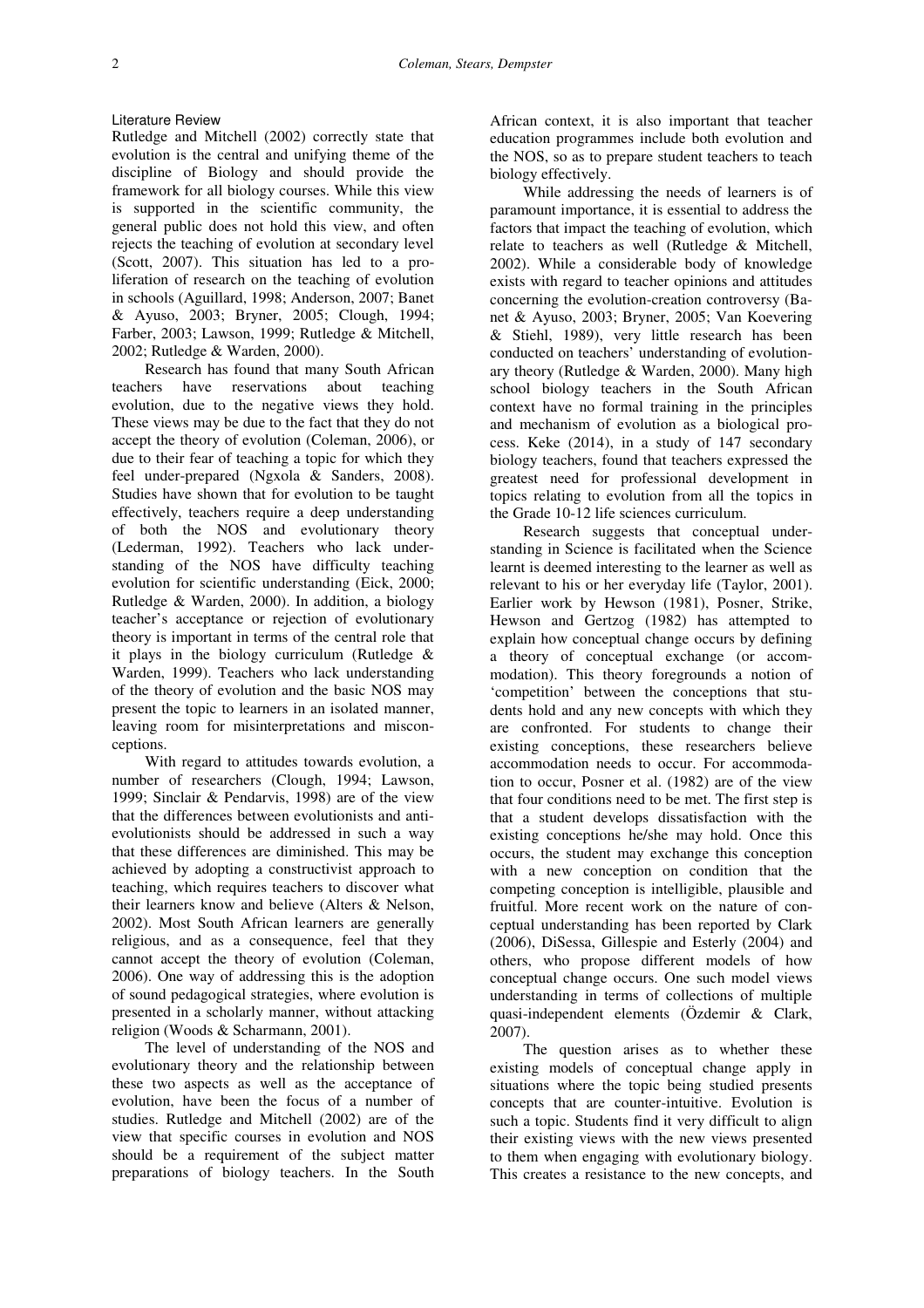understandably hampers understanding. Under these circumstances it may be more helpful to examine student conceptual understanding within a framework of resistance. An example of such a framework is a model proposed by Jegede (1995), known as collateral learning. This model defines collateral learning as an accommodative mechanism for the conceptual resolution of potentially conflicting tenets within a person's cognitive structures. Collateral learning was proposed as an explanatory model to understand the conflict arising when learners from non-western cultures are faced with a western world-view. It represents the process whereby a learner in a non-western classroom simultaneously constructs, with minimal interference and interaction, western meanings of a simple concept (Jegede, 1995). This model facilitates the holding of a scientific as well as a traditional view of the world. This is in contrast with the conceptual change framework, where learners would have to replace their prior concepts with currently accepted western science concepts. Students often see very little relevance in learning about evolution (Coleman, 2006) as they are not able to relate it to their everyday lives. Jegede's (1995) model of collateral learning may therefore apply to the learning of evolution, as many evolutionary concepts are counter-intuitive. Previous research has found that even teachers often find it difficult to understand concepts pertaining to evolution (Kirsten, 2014).

The difficulty teachers face with regard to the teaching of evolution appears to be compounded by their poor understanding of the NOS. Abd-El-Khalick and Lederman (2000) have demonstrated that both teacher and learner beliefs about the NOS are inconsistent. The way a teacher understands the NOS may influence the way he/she teaches science, and in particular, evolution. This in turn, has an influence on the way learners understand Science, and this may be particularly problematic with a topic such as evolution, where so many misconceptions abound. Similar findings have been obtained by Brickhouse (1990), Shulman (1986) and Singh (1998). Hammrich (1997) is also of the view that the conceptions teachers hold of the NOS shape their understanding of science, as well as of how science should be taught. These conceptions are firmly entrenched as their epistemologies with regard to science were influenced by their socialisation as teachers, as well as the way they were taught as learners.

Lederman is of the view that the NOS may be regarded as the cornerstone in the teaching of Science as a subject. It is for this reason that science curricula in many countries agree on the "development of an adequate understanding of the NOS" (Lederman, 1992:331). An important observation made by Lederman (1992), was that teaching experience does not contribute to a teacher's understandings of the NOS. A teacher's view of the NOS does, therefore, not change through experience, but because of a change in his/her view of what constitutes science. It is therefore important that education courses address the issue of the NOS, as research shows the knowledge that pre-service teachers have of the NOS to be inadequate (Irez, 2006). Research by Abd-El-Khalick (2001) and Abd-El-Khalick and Akerson (2004) has further shown that implicit teaching of NOS through enquiry-based courses is less successful than explicit teaching of how to teach the NOS as covered in methods courses in science education programmes. It is thus incumbent on the developers of science education courses to include the teaching of the NOS in their curricula. This study will contribute to the understanding of teachers' views of the NOS, obtained from the courses they attended at university.

While a lack of understanding may influence students' acceptance of evolution, religious views or the views of the community from where the students come may have a similar impact (Evans, 2001). On the other hand, a better understanding of evolutionary biology has not/does not necessarily lead to a general social acceptance of evolution as a scientific fact (Bishop & Anderson, 1990).

## **Methods**

This study replicates a study conducted by Cavallo and McCall (2008), who reported that ninth-grade biology students improved their knowledge of evolution after a unit of instruction on evolution, but did not change their beliefs about the NOS or acceptance of evolution. The research is located within a quantitative framework. Questionnaires were administered to 200 pre-service teachers (hereafter referred to as students), who were enrolled in the School of Education at a tertiary institution in South Africa in 2012. Incomplete questionnaires were discarded. As a result, the responses of 164 students were analysed.

### Sample

Participants were either enrolled in a B.Ed. degree  $(n = 128)$ , or in a PGCE programme  $(n = 36)$ . Both groups were Biology/Life Sciences majors. The B.Ed. degree is a professionally focused degree, in which students construct their subject matter knowledge as appropriate for teachers. They do not attend mainstream science courses, which are intended for students studying towards a Bachelor of Sciences degree. Their biology programme includes a substantial theme on evolution and all modules are approached from the premise that evolution is the underlying principle that informs all biology teaching. Postgraduate Certificate in Education (PGCE) students have Bachelor of Science (B.Sc.) degrees, and only focus on education in the PGCE programme. The minimum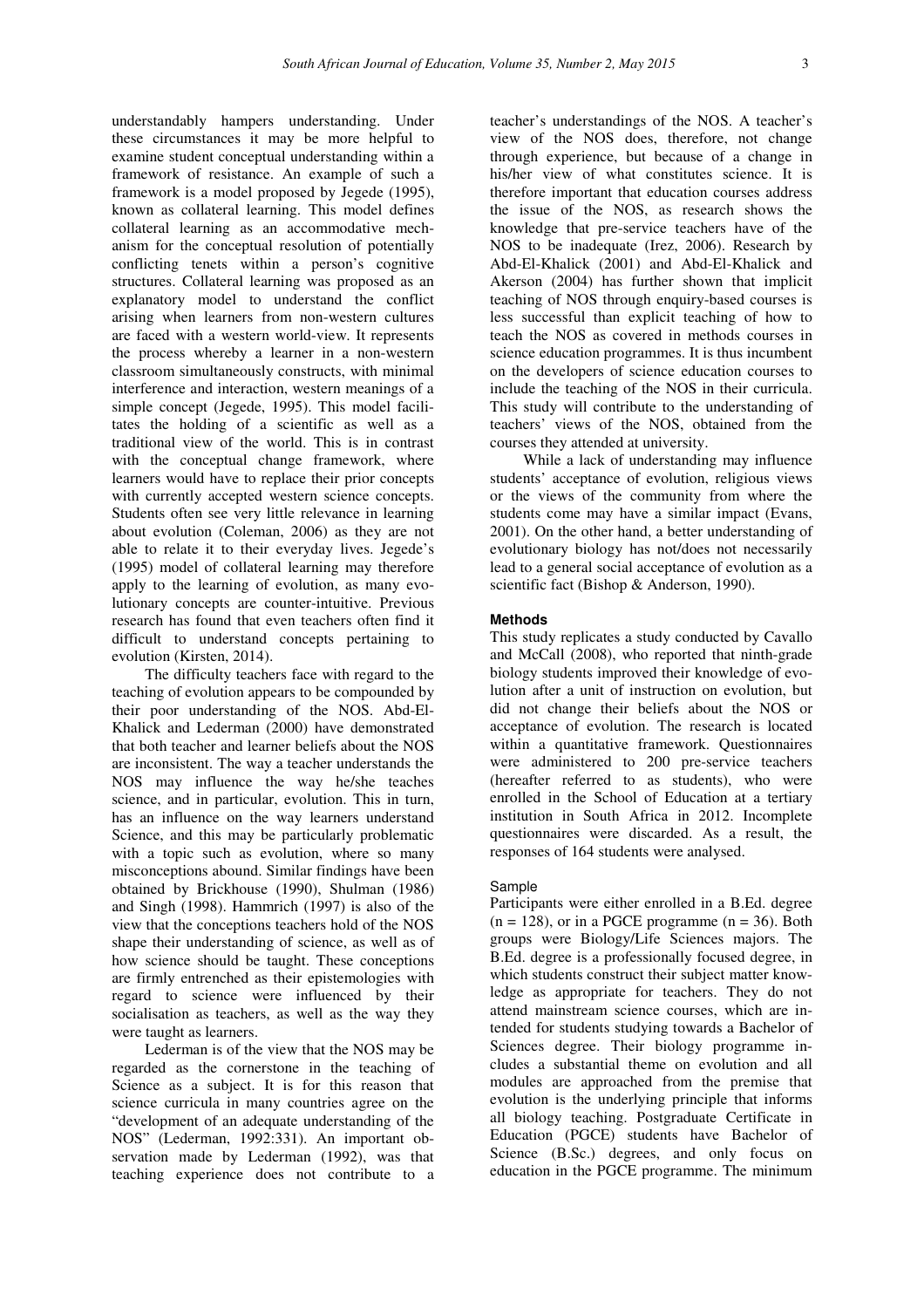requirements for registration as a biology teacher are at least two years of study in disciplines related to Biology. The extent to which students are exposed to the NOS and evolution depends on the structure of the degree, which may differ between various institutions. The students who constituted the sample of the study, were representative of the student population of the university at which the research was conducted, that is, approximately 75% of the students do not have English as their home language. Data concerning gender and year of matriculation was collected. Year of matriculation proved particularly important, since 2008 marked the first cohort of school-leavers who had studied evolution during their schooling.

The codes for the modules students participating in the study were registered for, were Biological Sciences for Educators BIO210, BIO 410 and BIO610. The BIO210 group of students were in their second year of study towards a B.Ed., but were in the first year of study for the course BIO210. Females constituted 56% of the class, and males 44% of the class. The majority of students (93%) had matriculated between 2008 and 2010, with only 7% having matriculated in 2007 or earlier.

The BIO410 group of students were in their fourth year of study towards a B.Ed. degree, and the third year of studying BIO410. Females constituted 59% of the class, and males 41% of the class. A minority of students (39%) had matriculated in 2008, with the majority (61%) having matriculated in 2007, or earlier.

The BIO610 group were studying towards a PGCE, and all were registered for the Biology Teaching Specialisation module. Females constituted 58%, and males 42% of the group. All students had matriculated in 2007 or earlier.

The three groups were therefore similar in gender representation, but differed in exposure to evolution in their schooling. Most of the BIO210 group had been taught evolution during schooling, while only 39% of the BIO410 group and none of the BIO610 group had experience studying evolution as part of their schooling. All three groups had a similar proportion of English home-language speakers. Statistical comparisons among the three groups were therefore valid.

## Data Collection and Procedure

The questionnaire consisted of five sections:

*Section A* of the questionnaire collected basic demographic data. In addition, students were asked whether evolutionary ideas were in conflict with their religious beliefs. Section B, which covered students' worldviews, was not utilised for the present study. We administered three instruments as follows.

### Section C

To assess students' acceptance of evolutionary theory, the Measure of the Acceptance of the Theory of Evolution (MATE) (Rutledge & Warden, 1999) was administered. This section of the questionnaire consisted of 20 statements and was scored using a Likert scale. The response indicating strongest degree of acceptance of the theory of evolution received a score of 5, and the response indicating least degree of acceptance of the theory of evolution received a score of 1. Thus, the possible range of total scores was 20–100.

# Section D

To assess students' beliefs about the NOS, a questionnaire consisting of 17 items was used (Rutledge & Warden, 2000). The items were scored using a Likert scale. The response most congruent with science received a score of 5, and the response least congruent with science received a score of 1. Thus, the possible range of total scores was 17–85.

### Section E

To assess students' understanding of evolutionary theory, 21 multiple choice items were administered to students (Rutledge & Warden, 2000). These items addressed various aspects of evolutionary theory. For each item, a choice of five possible answers was presented. The number of correct responses was tallied, and a cumulative score obtained. The possible range of scores was 0–21. This variable will hereafter be referred to as 'MCQ' (multiple choice questions).

### Data Analysis

Data was scanned, and cleaned, before statistical analysis was conducted. Candidates' responses were deleted if they did not comply with the following criteria:

- 1. Completed all three surveys;
- 2. Omitted less than five questions in the Evolution Understanding test. This criterion was introduced after it became apparent that a number of students failed to answer questions after they reached a certain point. It was not clear whether this was due to test fatigue, lack of knowledge or refusal to answer the questions. The number of students eliminated by each criterion is shown in Table 1.

|  |  | Table 1 Number and percentage of students |  |
|--|--|-------------------------------------------|--|
|  |  | eliminated by each criterion              |  |

| $v$ <i>aandaduu</i><br><b>Cach Criterion</b> |             |            |            |            |
|----------------------------------------------|-------------|------------|------------|------------|
| Group                                        | Did not     | Did        | Did not    | Omitted    |
|                                              | answer      | not        | answer     | $\geq$ 5   |
|                                              | <b>MATE</b> | answer     | MCO        | <b>MCQ</b> |
|                                              |             | <b>NOS</b> |            | questions  |
| 210                                          | 13          |            | 17         |            |
| $(n = 97)$                                   | $(13.4\%)$  | $(1.0\%)$  | $(17.5\%)$ | $(1.0\%)$  |
| 410                                          |             |            |            |            |
| $(n = 31)$                                   |             |            |            | $(6.5\%)$  |
| 610                                          |             |            |            | 16         |
| $(n = 36)$                                   |             | $(2.9\%)$  |            | $(45.7\%)$ |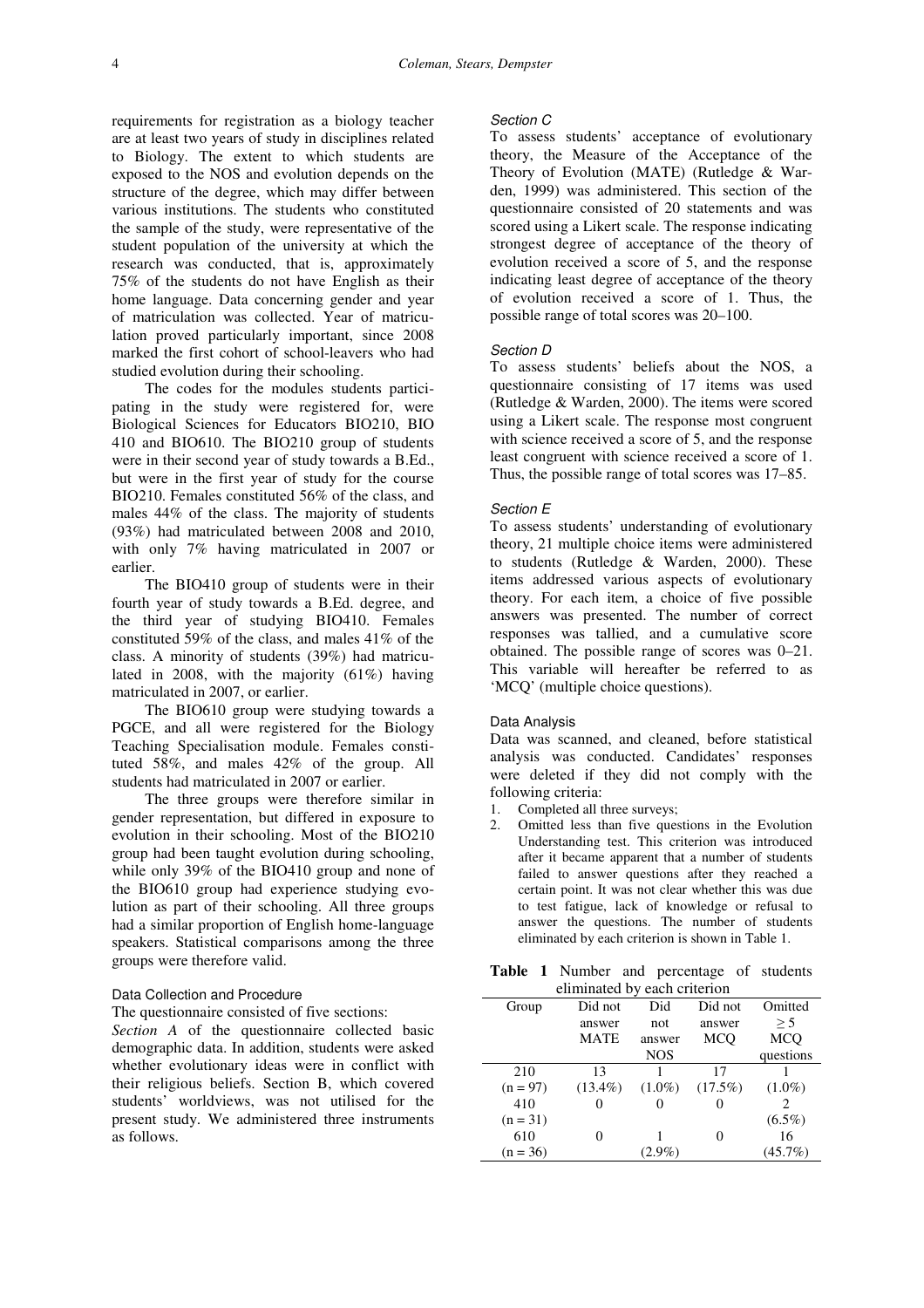The excluded students are important, in that they indicate that answering the NOS survey was more acceptable to all three groups than answering the MATE or the Understanding Evolution questions for the 210 group. It is also significant that 45.7% of the 610 group omitted more than four questions on the multiple-choice test, and were therefore excluded from the final sample. Some students satisfied two or more criteria for exclusion. This process eliminated 22 students from the 210 group, two from the 410 group, and 16 from the 610 group. The percentage of participants who therefore completed the questionnaire was 75.6 percent.

The instruments used had been developed and validated by previous researchers (Cavallo & McCall, 2008; Rutledge & Warden, 2000). Minor adaptations related to simplifying the language in the questionnaire were made to suit the South African context. However, the reading level required to answer many of the questions may have resulted in many incomplete questionnaires, since the majority of students participating in the study were not English first-language speakers. There was evidence of resistance to participation in the collection of data, and one group of students (the 310 class) was abandoned entirely, due to the sheer number of incomplete questionnaires.

Although the respondents were mostly students of one of the researchers, questionnaires were completed voluntarily. Furthermore, respondents were assured of their anonymity. The ethics committee of the university where the research was conducted gave permission for the research to be conducted.

### **Results**

Table 2 provides the results, which enabled us to answer the first two research questions. The mean scores obtained on each questionnaire were compared among the three groups of students, 210, 410 and 610. Summary statistics are shown in Table 2. A one-way analysis of variance was conducted to compare the mean scores across student groups in each part of the survey.

| Variable                  | Class | n  | . .<br>Mean | ັ<br><b>SD</b> | $\mathbf{r}$<br>F(2 df) | Sig.    | Multiple         |
|---------------------------|-------|----|-------------|----------------|-------------------------|---------|------------------|
|                           |       |    | score       |                |                         |         | comparisons      |
| Evolution                 | 210   | 75 | 7.6         | 2.2            |                         |         | 610 > (210, 410) |
| understanding ( $max =$   | 410   | 29 | 7.9         | 2.2            | 5.6                     | 0.005   |                  |
| 21)                       | 610   | 20 | 9.7         | 3.6            |                         |         |                  |
| NOS Beliefs ( $max =$     | 210   | 75 | 51.0        | 5.2            |                         |         |                  |
| 85)                       | 410   | 29 | 53.6        | 3.9            | 14.6                    | < 0.001 | 610 > (210, 410) |
|                           | 610   | 20 | 57.7        | 5.4            |                         |         |                  |
| Acceptance of             | 210   | 75 | 72.0        | 10.8           |                         |         |                  |
| evolution ( $max = 100$ ) | 410   | 29 | 73.2        | 10.2           | 0.2                     | 0.9     | No significant   |
|                           | 610   | 20 | 73.1        | 15.2           |                         |         | differences      |

Note: ANOVA: analysis of variance; SD: Standard deviation; Sig: significance; df: degrees of freedom.

The mean scores for the understanding of evolution were low across the three groups, given that the maximum possible score is 21. However, the graduate group (610) obtained significantly higher scores than did the two B.Ed. groups (210 and 410). The mean score obtained by fourth-year students (410) was non-significantly higher than the mean score obtained by second year students (210). Students in the B.Ed. programme therefore have a poorer understanding of evolution than the graduate group (it ought to be mentioned that this research was conducted before the section on evolution was covered in the 410 module; however at this stage, students had studied four biology modules).

Beliefs about the NOS revealed that the graduate group (610) also obtained significantly higher mean scores than did the two B.Ed. groups (210 and 410). The mean score obtained by fourth year students (410) was non-significantly higher than that obtained by second year students (210).

Mean scores for the Acceptance of Evolution were high in all three groups (over 70% in all groups), and did not differ significantly among the three groups. This suggests that factors other than level of knowledge about evolution and the NOS are implicated in students' acceptance of evolution. A more nuanced analysis is possible if the proportion of students choosing each option  $(1-5)$  is analysed. This is shown in Figure 1 for acceptance of evolution.

The frequency of selection of each level from 1 (Strongly Disagree) to 5 (Strongly Agree) was plotted as percentages of the total number of selections made by students in each module (Figure 1). Over 60% of answers given in all three classes accepted the theory of evolution (scored as 4 or 5), while less than 20% of the answers indicated rejection of the theory of evolution (scored as 1 or 2). All three groups had similar profiles, shown in Figure 1. The chi-squared statistic comparing the proportion of choices for levels 1 to 5 in the three groups was significant (chi-squared =  $16.72$ , p < 0.05). The z-scores indicated that there was no difference among the three groups in the selection for levels 1, 2 and 3. Level 4 (Agree) was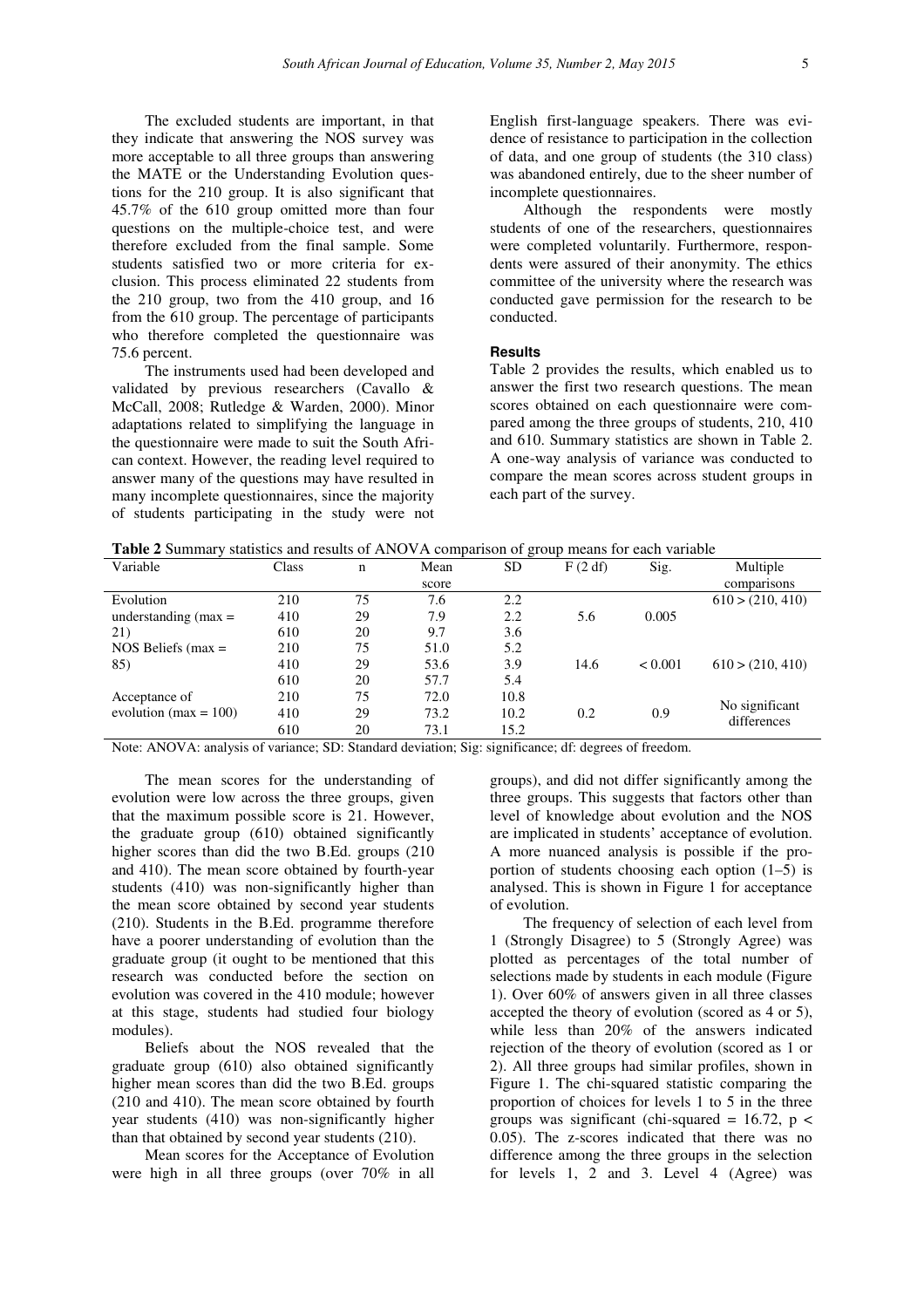significantly more frequently selected by the 410 group than the 610 group, with the 210 group straddling both groups. However, the reverse was found for level 5 (Strongly Agree), with the 610 group being significantly more likely to choose this option than the 210 group, and the 410 group straddling the 210 and 610 groups.

Figure 1 and the chi-squared analysis reveal

an increase in the acceptance of evolution between the 210 and 410 modules, as indicated by fewer 410 students refusing to answer this questionnaire, and more 410 students agreeing or strongly agreeing with statements about evolution. The 610 students were more certain about their acceptance of evolution than any other group, but they were equally as likely to disagree as B.Ed. students.



**Figure 1** Frequency of selection of each level from 1 (Strongly Disagree) to 5 (Strongly Agree) with statements about acceptance of evolution

Figure 2 shows the results of the NOS survey, which indicates a greater difference between the PGCE and B.Ed. students than was seen in the results of the MATE survey. This observation is supported by the results of a chi-squared test comparing the proportion of choices for levels 1 to  $5(1 = \text{non-scientific}, 5 = \text{scientific})$  in the three student groups being highly significant (chisquared =  $33.81$ ,  $p < 0.001$ ). The 210 group was significantly more likely to have strongly nonscientific beliefs than either the 410 or 610 groups, but groups did not differ significantly on

moderately non-scientific beliefs or indecision. The 610 group was significantly more likely to hold scientific beliefs than the 210 group, with the 410 group straddling both groups. The 610 group was significantly more likely to hold strongly scientific beliefs (level 5) than either of the other two groups. The marked difference between the B.Ed. and the PGCE groups is made apparent when the total "agreement" is calculated: 54% of the responses for the 610 group indicated acceptable beliefs with regard to the NOS, while 44% of 410 students and 42% of 210 students had the same responses.



**Figure 2** Frequency of selection of each level from 1 (Strongly Disagree) to 5 (Strongly Agree) with statements about the nature of science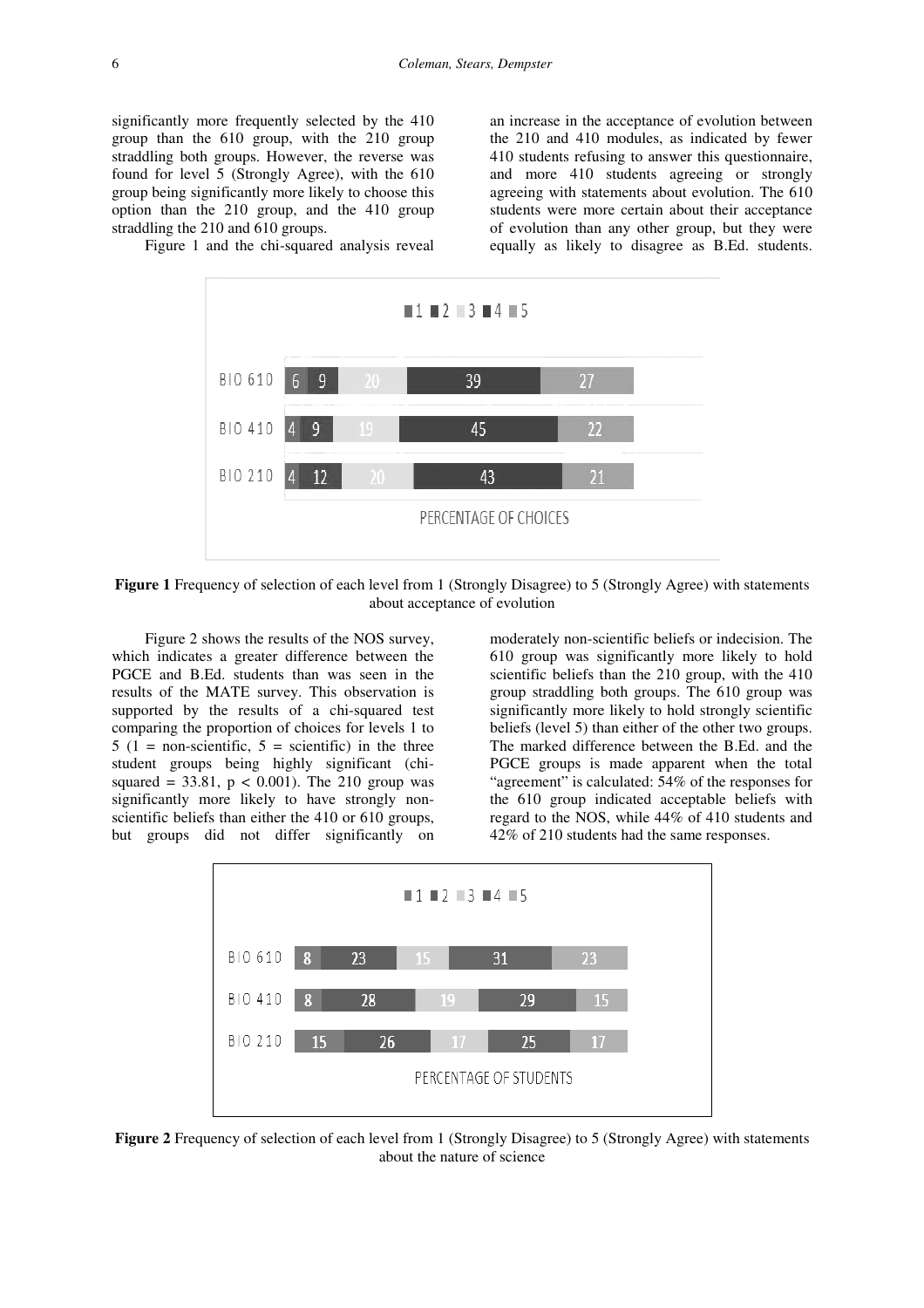The results shown here support the findings of the ANOVA that the 610 group displayed better understanding of the NOS than either the 210 or 410 group. The results of the chi-squared test show that the 410 group had a somewhat better understanding of the NOS than the 210 group, but it is not a convincing improvement. The 210 group were equally split between scientific and nonscientific beliefs about the nature of science.

A linear regression analysis was performed to investigate the relationship among the three variables for all three groups combined. These results enabled us to answer our third critical question. Predictions are that knowledge of evolution would correlate positively with acceptance of evolution and understanding of the NOS. Pearson Correlation coefficients are shown in Table 3.

All variables are positively correlated with one another, but only one correlation is highly significant, namely that between understanding of evolution and beliefs about the NOS ( $p < 0.001$ ). Acceptance of evolution is not significantly positively correlated with either evolution understanding or acceptable beliefs about the NOS. Table 3 shows that both evolution understanding and acceptable beliefs about the NOS were significantly higher in the graduate group than in the undergraduate groups, but that acceptance of evolution did not differ by group of students. The linear regression reinforces that acceptance of evolution is independent of evolution understanding and independent of beliefs about the NOS.

### **Table 3** Pearson correlations between Evolution understanding, Acceptance of Evolution  $\frac{1}{4}$  holiefs about  $\frac{1}{4}$

|                    | and beliefs about Science |               |
|--------------------|---------------------------|---------------|
|                    | Evolution                 | Acceptance of |
|                    | Understanding             | Evolution     |
| Acceptance of      | 0.123                     |               |
| Evolution          |                           |               |
| <b>NOS Beliefs</b> | $0.332**$                 | 0.056         |
|                    |                           |               |

### **Discussion and Conclusion**

Compared with the data collected by Cavallo and McCall (2008) using the same three instruments used here, South African pre-service teachers have more acceptable beliefs about the NOS, as well as a higher level of acceptance of evolution. This is in accordance with the research conducted by Mpeta et al. (2014), who found that there was a moderate acceptance of evolution by learners in the Limpopo province of South Africa; but contrary to the findings of Peker, Comert and Kence (2010), who report low levels of acceptance of students in Turkey. Schröder (2013) is of the view that low levels of acceptance of evolution may be interpreted as resistance to change, regardless of increase in knowledge. This study supports this view, as high levels of acceptance of evolution were evident, irrespective of the level of students'

understanding. Sinatra, Southerland, McConaughy and Demastes (2003) report similar findings. In the South African context, the reason for this may be that, in spite of low levels of understanding, attitudes to evolution may be changing. While evolution was formerly treated as a controversial issue, and met with resistance when introduced into the South African school curriculum (Sanders, 2008), it would appear that it is no longer as controversial. Students enter university courses having been exposed to evolution concepts and are taught courses in Biology by staff who accept evolution as a scientific fact. Students' acceptance of evolution is therefore possibly strengthened by the measure of exposure they have had to teachers and lecturers who teach evolution as an integral part of the discipline, irrespective of the level of knowledge of evolution concepts. This is a positive development, as acceptance of such a fundamental aspect of the discipline is very important for student teachers who wish to become competent teachers of Biology.

With regard to the understanding of evolution only the graduate students in our study match the level of understanding of evolution achieved in the post-test by the ninth-grade students sampled by Cavallo and McCall (2008). This lack of knowledge of concepts relevant to evolution is clearly a cause for concern, as all teachers of Biology/Life Science should demonstrate adequate knowledge of evolution and the NOS. Many students were eliminated from the data analysis because they were unable or unwilling to answer many of the questions in the questionnaire. It is also a concern that the B.Ed. students had a relatively poor understanding of the NOS, which was considerably stronger in the PGCE students. The reason for students' poor understanding of evolution may be twofold. Firstly, students' lack of understanding of NOS may contribute to their lack of understanding of evolution. This was confirmed by the research conducted by Eick (2000), and Rutledge and Warden (2000), who respectively found that those teachers who lack understanding of the NOS, have difficulty teaching evolution for scientific understanding. However, the students in this study have acceptable beliefs of NOS, although their knowledge of concepts related to NOS may be lacking. Secondly, students may resist conceptual change, because the concepts related to evolution are counter-intuitive. Deeper engagement with concepts related to evolution and NOS are required in order to facilitate conceptual change. This explains why the PGCE students have a better understanding of evolution and NOS than the B.Ed. students, as they probably engaged more deeply with these concepts in a pure science degree.

This research points to a possible lack of emphasis on evolution and NOS in biology courses. More time should be spent on these concepts,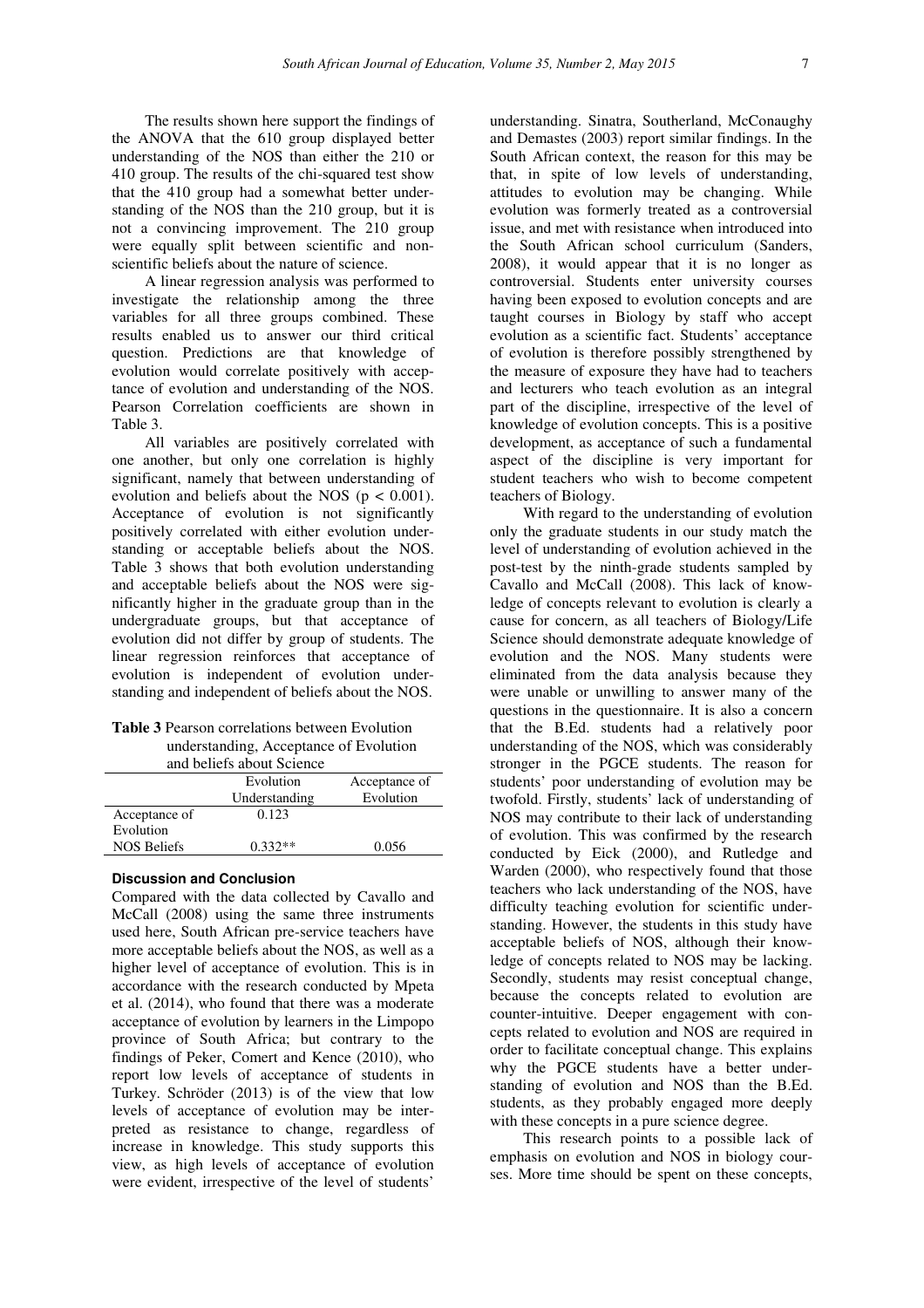not only as important concepts, but also as guiding principles in the design of these courses. If evolution and the NOS are taught as an integral part of Biology in all modules, including method modules, students may be able to engage at a deeper level, and develop a better understanding of these important concepts. This is especially applicable to students in B.Ed. programmes. While the focus may be education, it is important that students gain indepth knowledge and understanding of the concepts pertaining to their specialisations. As a developing country, South Africa cannot afford to produce teachers who lack fundamental knowledge of the disciplines they will be teaching.

This study provides base-line data on the level of understanding of the NOS and the level of understanding and acceptance of evolution in life sciences student teachers at a single higher education institution in South Africa. The findings of this study may provide valuable information for tertiary institutions more generally, in terms of the design of their biology programmes for student teachers; and in addition allow comparisons to be made between South African pre-service teachers, with those in other countries. Furthermore, a country such as South Africa, which experiences a number of extreme economic constraints, ought to consider the allocation of funding for professional development courses for teachers very carefully. The findings of this study may therefore contribute to the process of identifying where in the country the need for professional development of life sciences teachers is greatest.

#### **Notes**

i. The first post-apartheid curriculum implemented in South Africa.

#### **References**

- Abd-El-Khalick F 2001. Embedding nature of science instruction in pre-service elementary science courses: Abandoning scientism, but… . *Journal of Science Teacher Education,* 12(3):215-233. doi: 10.1023/A:1016720417219
- Abd-El-Khalick F & Akerson VL 2004. Learning as conceptual change: Factors mediating the development of preservice elementary teachers' views of the nature of science. *Science Teacher Education,* 88(5):785-810. doi: 10.1002/sce.10143
- Abd-El-Khalick F & Lederman NG 2000. The influence of history of science courses on students' views of nature of science. *Journal of Research in Science Teaching (JRST),* 37(10):1057-1095. doi: 10.1002/1098-2736(200012)37:10<1057::AID-TEA3>3.0.CO;2-C
- Aguillard DW 1998. An analysis of factors influencing the teaching of biological evolution in Louisiana public secondary schools. Doctoral thesis. Baton Rouge, LA: Louisiana State University and Agricultural & Mechanical College.
- Alters BJ & Nelson CE 2002. Perspective: Teaching evolution in higher education. *International Journal of Organic Evolution,* 56(10):1891–1901.
- Anderson RD 2007. Teaching the theory of evolution in social, intellectual, and pedagogical context. *Science Education,* 91(4):664–677. doi: 10.1002/sce.20204
- Banet E & Ayuso GE 2003. Teaching of biological inheritance and evolution of living beings in secondary school. *International Journal of Science Education,* 25(3):373-407. doi: 10.1080/09500690210145716
- Bishop BA & Anderson CW 1990. Student conceptions of natural selection and its role in evolution. *Journal of Research in Science Teaching,*  27(5):415-427. doi: 10.1002/tea.3660270503
- Brickhouse NW 1990. Teachers' beliefs about the nature of science and their relationship to classroom practice. *Journal of Teacher Education,* 41(3):53- 62. doi: 10.1177/002248719004100307
- Bryner J 2005. Teaching evolution. *Instructor,*  115(2):37–39.
- Cavallo AML & McCall D 2008. Seeing may not mean believing: Examining students' understandings and beliefs in evolution. *The American Biology Teacher,* 70(9):522-530. http://dx.doi.org/10.1662/0002-7685-70.9.522
- Clark DB 2006. Longitudinal conceptual change in students' understanding of thermal equilibrium: An examination of the process of conceptual restructuring. *Cognition and Instruction,* 24(4):467-563.
- Clément P 2013. Muslim teachers' conceptions of evolution in several countries. *Public Understanding of Science.* doi: 10.1177/0963662513494549
- Clough MP 1994. Diminish students' resistance to biological evolution. *American Biology Teacher,*  56(7):409–415.
- Coleman J 2006. *The FET curriculum and the teaching of evolution – what are the challenges facing teachers?* Paper presented at the 3rd Biennial Conference of the South African Association for Science and Technology Educators, 3-6 July, University of KwaZulu-Natal, Durban, South Africa.
- DiSessa AA, Gillespie NM & Esterly JB 2004. Coherence versus fragmentation in the development of the concept of force. *Cognitive Science,* 28(6):843-900. doi: 10.1207/s15516709cog2806\_1
- Dobzhansky T 1973. Nothing in biology makes sense except in the light of evolution. *The American Biology Teacher,* 35(3):125-129.
- Eick CJ 2000. Inquiry, nature of science and evolution: The need for a more complex pedagogical content knowledge in science teaching. *Electronic Journal of Science Education,* 4(3):1-14. Available at http://ejse.southwestern.edu/article/view/7633/540 0. Accessed 17 March 2015.
- Evans EM 2001. Cognitive and contextual factors in the emergence of diverse belief systems: Creation versus evolution. *Cognitive Psychology,* 42(3):217- 266. http://dx.doi.org/10.1006/cogp.2001.0749
- Farber P 2003. Teaching evolution & the nature of science. *The American Biology Teacher,*  65(5):347-354.
- Hammrich PL 1997. Confronting teacher candidates' conceptions of the nature of science. *Journal of*